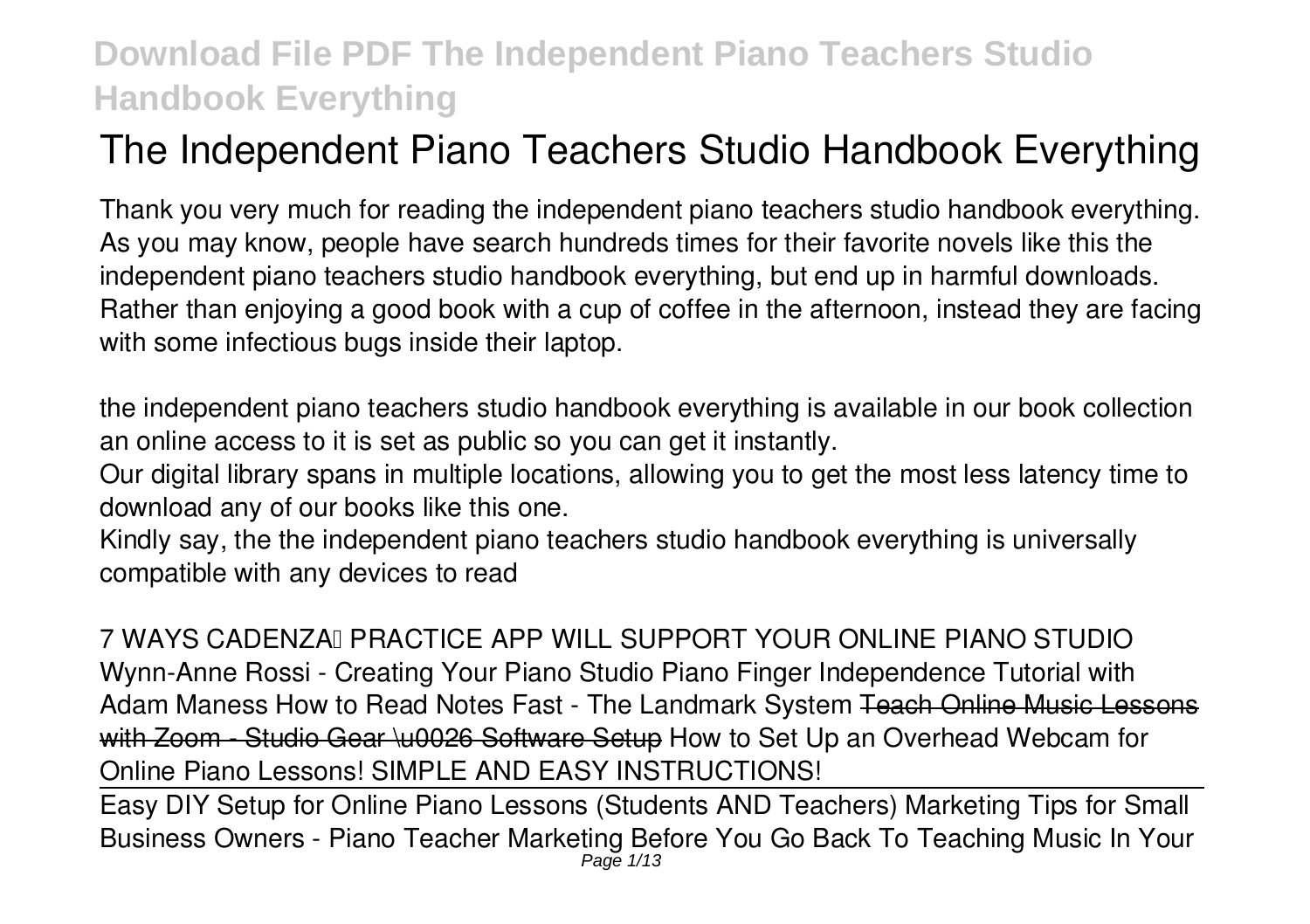Home Studio: Watch This! Piano Teacher Book Review: Spotlight Solos Simple Exercise for Finger independence on Piano Creative and engaging lessons plans for preschool piano How to Improve Your Piano Sight Reading FAST- 3 Proven Tips*How To Teach Piano Effectively - Josh Wright Piano TV* How to Set Up an Overhead Webcam for Skype Piano Lessons (Top Down Camera View) Best Piano Finger Strengthening Exercises (HOW TO BUILD PIANO FINGER INDEPENDENCE) Guide To Filming Piano Keys From Overhead 15 Tips For ONLINE Piano Lessons (filmed during COVID-19 quarantining) 5 Things You Need To Know To Teach Music Lessons Online Adults' Piano Lesson: The Brain of An Adult Piano Student

Do Skype Piano Lessons ACTUALLY Work?? Josh Wright Piano TV How to Start Piano Lessons for Pre-School Aged Children How To Teach Online Piano Lessons | Cunningham Piano 4 Must Have Tools That Every Piano Teacher Should Have Cheaper ways to teach online piano lessons | Cunningham Piano

Best Stress Free Business Practices For Your Studio - Piano Teacher Business Training

Your Essential Guide to Giving Online Piano Lessons

Professional Piano Teaching by Jeanine Jacobson

Piano Teacher Book Review: Masterwork Classics 5 Tips for Teaching Piano to Teens - TTTV023 *The Independent Piano Teachers Studio*

The Independent Piano Teacher's Studio Handbook: Everything You Need to Know for a Successful Teaching Studio Paperback II Illustrated, December 1, 2008 by Beth Gigante Klingenstein (Author) 4.2 out of 5 stars 23 ratings See all formats and editions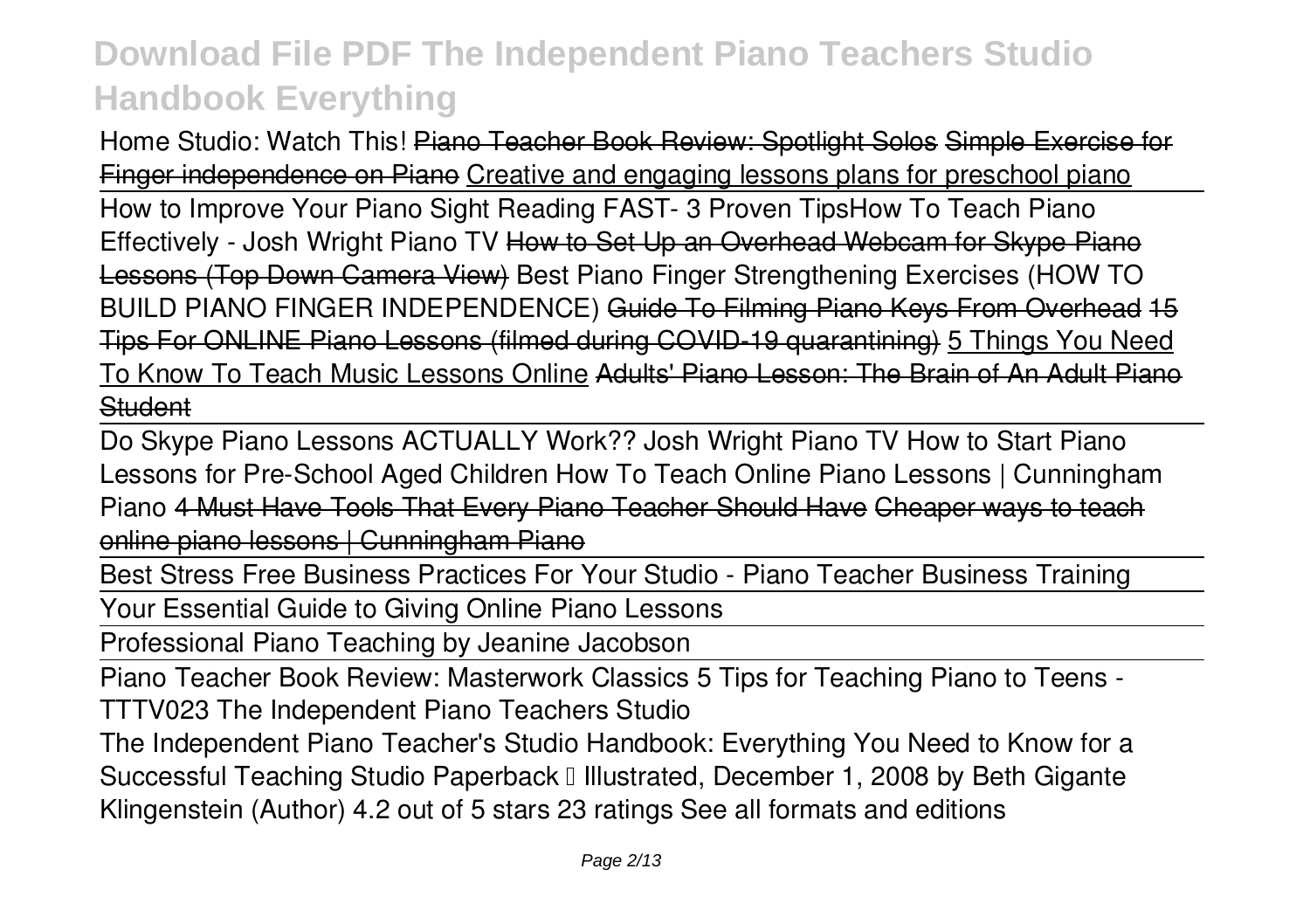*The Independent Piano Teacher's Studio Handbook ...*

Series: Educational Piano Library Publisher: Hal Leonard Format: Softcover Author: Beth Gigante Klingenstein. This handy and thorough guide is designed to help the independent piano teacher in all aspects of running his/her own studio. Whether it be business practices such as payment plans, taxes, and marketing, or teaching tips involving technique, composition, or sight reading, this all-inclusive manual has it all!

*The Independent Piano Teacher's Studio Handbook ...*

\* The Independent Piano Teacher's Studio Handbook, by Beth Gigante Klingenstein. Hal Leonard Corporation, 2008. www.musicdispatch.com; (800) 637-2852; 452 pp. \$29.99. [ILLUSTRATION OMITTED] No one knows her business more than Beth Gigante Klingenstein and it is demonstrated in her newest publication The Independent Piano Teacher's Studio Handbook.

*The Independent Piano Teacher's Studio Handbook. - Free ...*

AB4WU2X0J8WG ^ eBook // The Independent Piano Teachers Studio Handbook: Everything You Need to Know for... The Independent Piano Teachers Studio Handbook: Everything You Need to Know for a Successful Teaching Studio Filesize: 6.77 MB Reviews This pdf is wonderful. This can be for anyone who statte there had not been a well worth studying.

*Download Book ^ The Independent Piano Teachers Studio ...*

File Type PDF The Independent Piano Teachers Studio Handbook Everything Sound fine later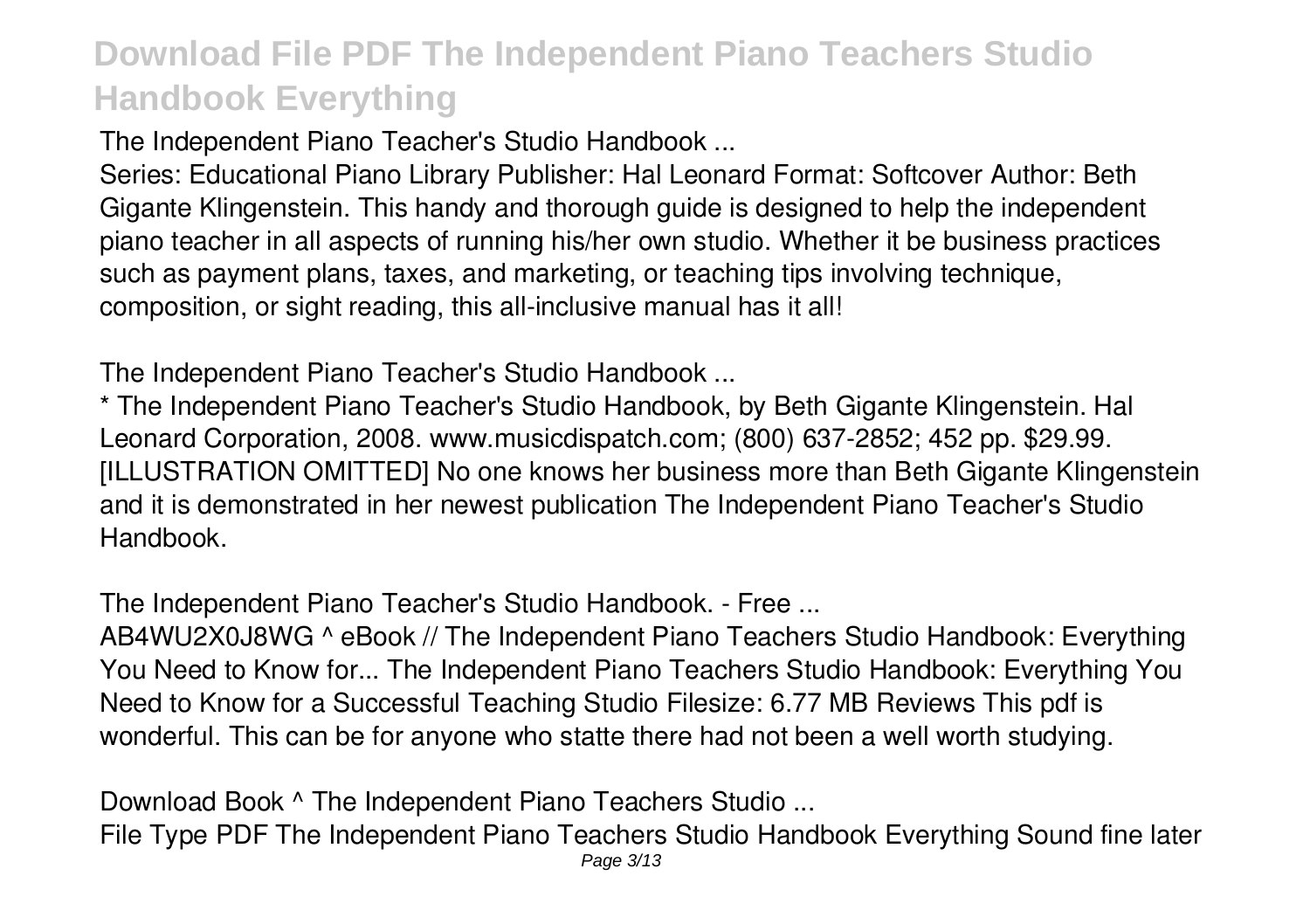knowing the the independent piano teachers studio handbook everything in this website. This is one of the books that many people looking for. In the past, many people ask virtually this record as their favourite cassette to admittance and collect.

*The Independent Piano Teachers Studio Handbook Everything* The Independent Piano Teacher's Studio Handbook: Everything You Need to Know for a Successful Teaching Studio eBook: Klingenstein, Beth Gigante: Amazon.com.au: Kindle Store

*The Independent Piano Teacher's Studio Handbook ...*

One thought on I Change in the Piano Studio I Ana Luminita Ortiz Wienken 7th July 2020 at 11:09 am. Very inspiring article! We have done the same processes at our studio as well, as the priority here is the student is and teachers well being and health. We followed the safety changes so it looks like this.

*Change in the Piano Studio - The Curious Piano Teachers*

The Piano Studio is Northeast Ohio<sup>'</sup>s premier private piano lesson studio for in-person and online instruction. As a Steinway Studio, Educational Partner, and winner of the Steinway Piano Gallery-Cleveland. 2017 Teacher of the Year Award, The Piano Studio is committed to piano instruction and music education.

*The Piano Studio*

If you would like to find out further information about our keyboard and piano lessons in North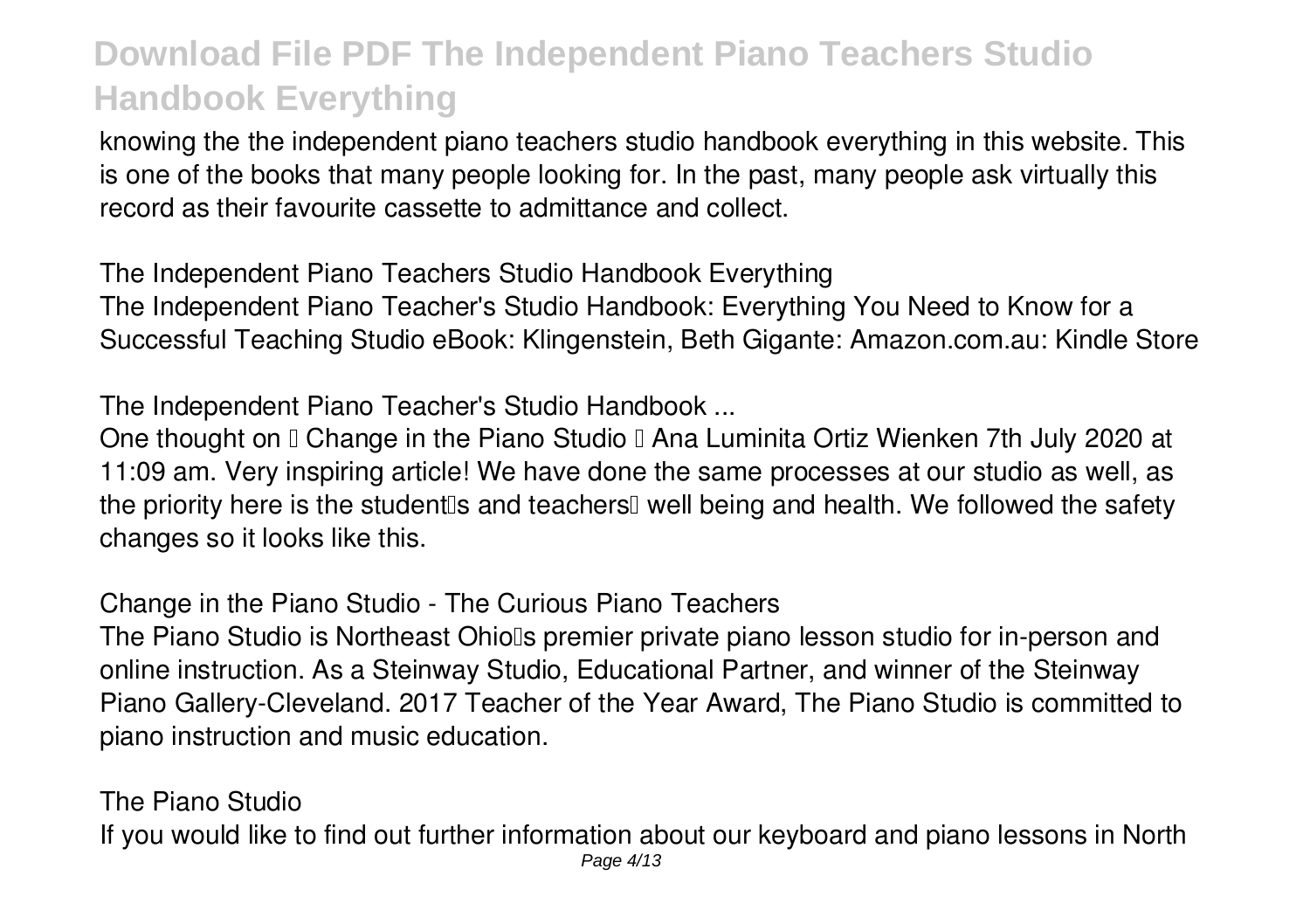London then please get in touch with us today. You can get in touch with Monica Frank Piano Studio by using our contact form, by emailing us at: mfrankpianostudio@gmail.com or by calling us on: 07516 148393. We would be more than happy to answer any questions or queries you may have about our piano and keyboard lessons in North London.

*Piano Lessons in North London | Monica Frank Piano Studio* The latest breaking news, comment and features from The Independent.

*The Independent | Latest news and features from US, UK and ...*

A blog by an independent piano studio operator Natalie Weber. Frequency 10 posts / month Since Sep 2005 Blog musicmattersblog.com Twitter followers 787 □ Social Engagement 1 □ Domain Authority 35 L Alexa Rank 1.6M View Latest Posts L Get Email Contact. 23. Piano Lessons at Colourful Keys Piano Studio in Kimmage, Dublin 12

*Top 60 Piano Websites, Blogs & Influencers in 2020*

Lessons are taught once weekly, privately (one to one), and primarily in students<sup>[]</sup> homes. During COVID-19, however, lessons will be taught online and your teacher can discuss further details with you regarding holding lessons this way. Students will need pianos in their homes for their lessons and weekly practice.

*Lessons | Monica Frank | Piano Teacher London | Islington ...* Studio and Peripatetic Piano Tuition Our piano teachers deliver studio and home tuition Page 5/13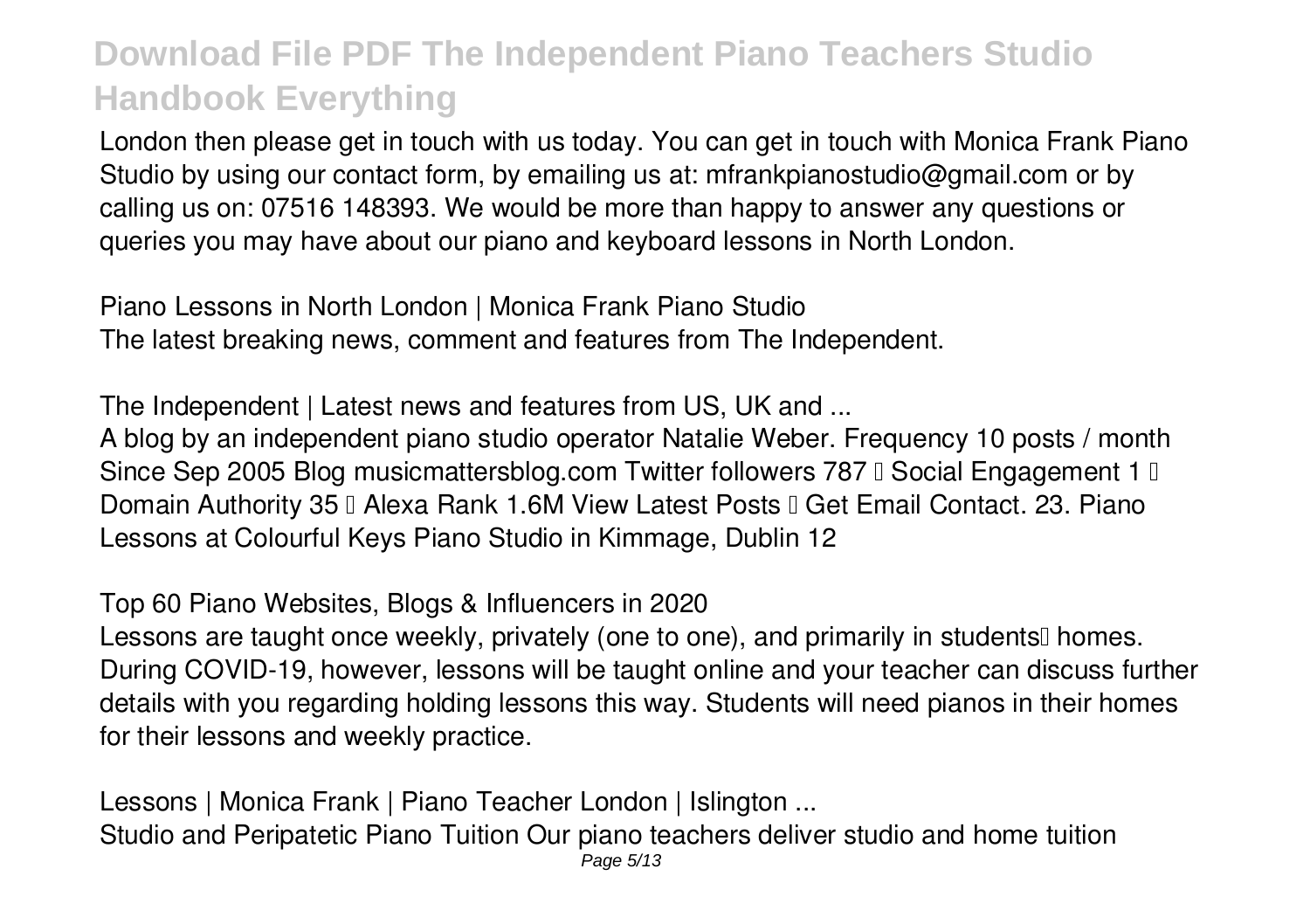sessions. The first lesson or screening is performed at our premises. After this first appointment our students decide whether they prefer to continue taking their lessons at our premises or they rather have the piano teacher attending their own address.

#### *Piano teachers London*

the independent piano teachers studio handbook Sep 19, 2020 Posted By Sidney Sheldon Library TEXT ID 54649583 Online PDF Ebook Epub Library independent piano teachers studio handbook everything you need to know for a successful teaching studio by beth gigante klingenstein 2009 01 02 beth gigante

*The Independent Piano Teachers Studio Handbook PDF* the independent piano teachers studio handbook Sep 17, 2020 Posted By William Shakespeare Publishing TEXT ID 54649583 Online PDF Ebook Epub Library reviews this pdf is so gripping and intriguing i could comprehended almost everything using this composed e ebook you are going to like just how the article rcg7wubb0btp

*The Independent Piano Teachers Studio Handbook*

the independent piano teachers studio handbook Sep 19, 2020 Posted By Stan and Jan Berenstain Media Publishing TEXT ID 54649583 Online PDF Ebook Epub Library teachers studio handbook everything the independent piano teachers studio hal leonard the independent piano teachers studio hal leonard the independent piano teachers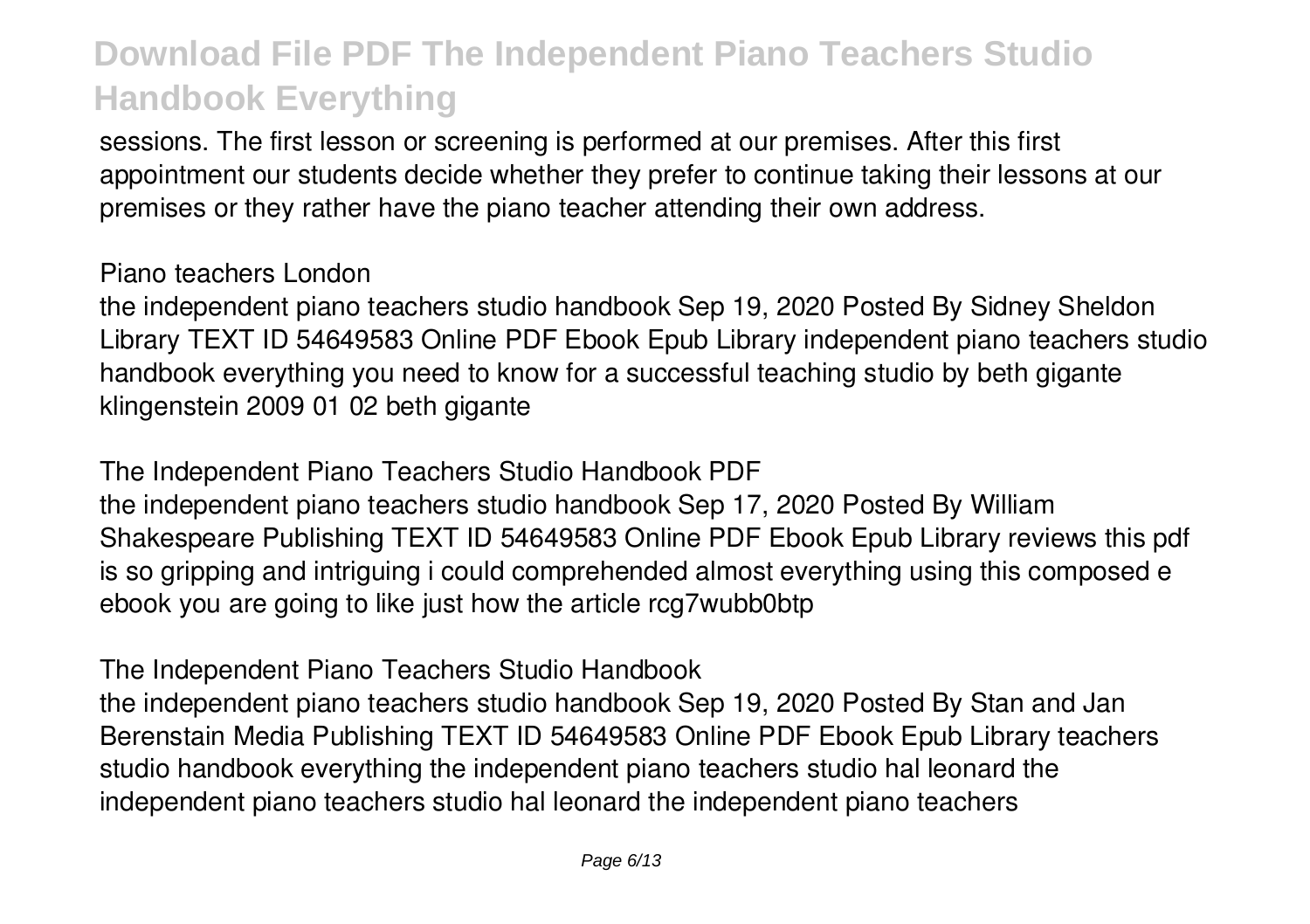*The Independent Piano Teachers Studio Handbook [PDF]*

Buy Independent Piano Teachers Studio Handbook (Softcover Book) from Kogan.com. This handy and thorough guide is designed to help the independent piano teacher in all aspects of running his/her own studio. Whether it be business practices such as payment plans, taxes, and marketing, or teaching tips involving technique, composition, or sight reading, this allinclusive manual has it all!

*Independent Piano Teachers Studio Handbook (Softcover Book ...*

the independent piano teachers studio handbook by beth gigante klingenstein 2008 12 01 By James Michener FILE ID 7986f6 Freemium Media Library formats and editions ...

*The Independent Piano Teachers Studio Handbook By Beth ...*

the independent piano teachers studio handbook Sep 17, 2020 Posted By William Shakespeare Publishing TEXT ID 1465b200 Online PDF Ebook Epub Library independent piano teachers studio handbook schema cablage the independent piano teachers studio handbook load the independent piano teachers studio handbook created

(Educational Piano Library). This handy and thorough guide is designed to help the independent piano teacher in all aspects of running his/her own studio. Whether it be business practices such as payment plans, taxes, and marketing, or teaching tips involving technique,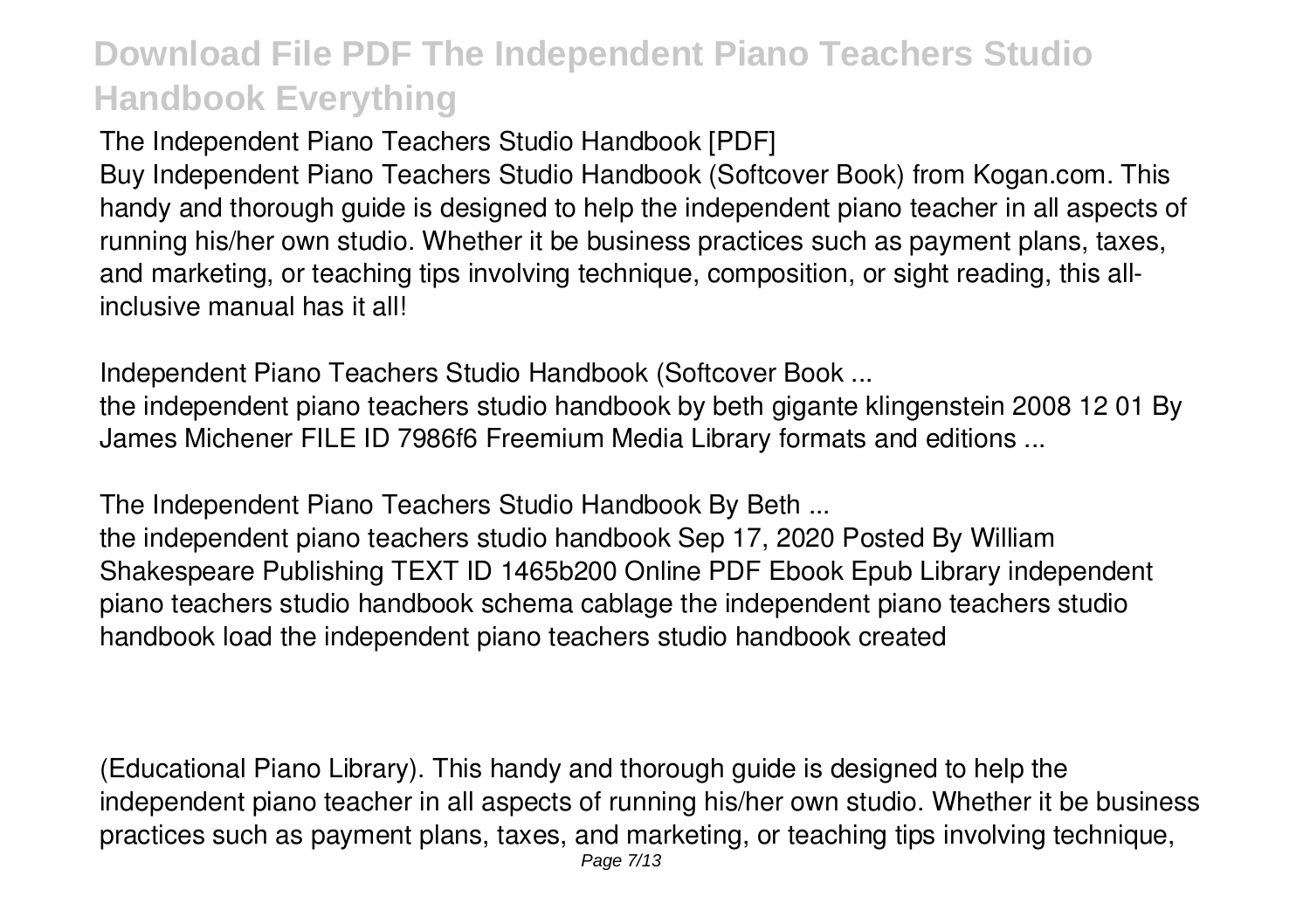composition, or sight reading, this all-inclusive manual has it all! Topics include: Developing and Maintaining a Professional Studio, Finances, Establishing Lessons, Studio Recitals, Tuition and Payment Plans, Composition and Improvisation, Marketing, Communications with Parents, Make-up Policies, Zoning and Business Licenses, Teaching Materials and Learning Styles, The Art of Practice, Arts Funding, and many more!

This second volume of Professional Piano Teaching is designed to serve as a basic text for a second-semester or upper-division piano pedagogy course. It provides an overview of learning principles and a thorough approach to essential aspects of teaching intermediate to advanced students. Special features include discussions on how to teach, not just what to teach; numerous musical examples; chapter summaries; and suggested projects for new and experienced teachers. Topics: \* teaching students beyond the elementary levels \* an overview of learning processes and learning theories \* teaching transfer students \* preparing students for college piano major auditions \* teaching rhythm, reading, technique, and musicality \* researching, evaluating, selecting, and presenting intermediate and advanced repertoire \* developing stylistic interpretation of repertoire from each musical period \* developing expressive and artistic interpretation and performance \* motivating students and providing instruction in effective practice \* teaching memorization and performance skills

Offers a multitude of proven strategies and essentials for successful teaching that will ensure artistic and business success in piano teaching.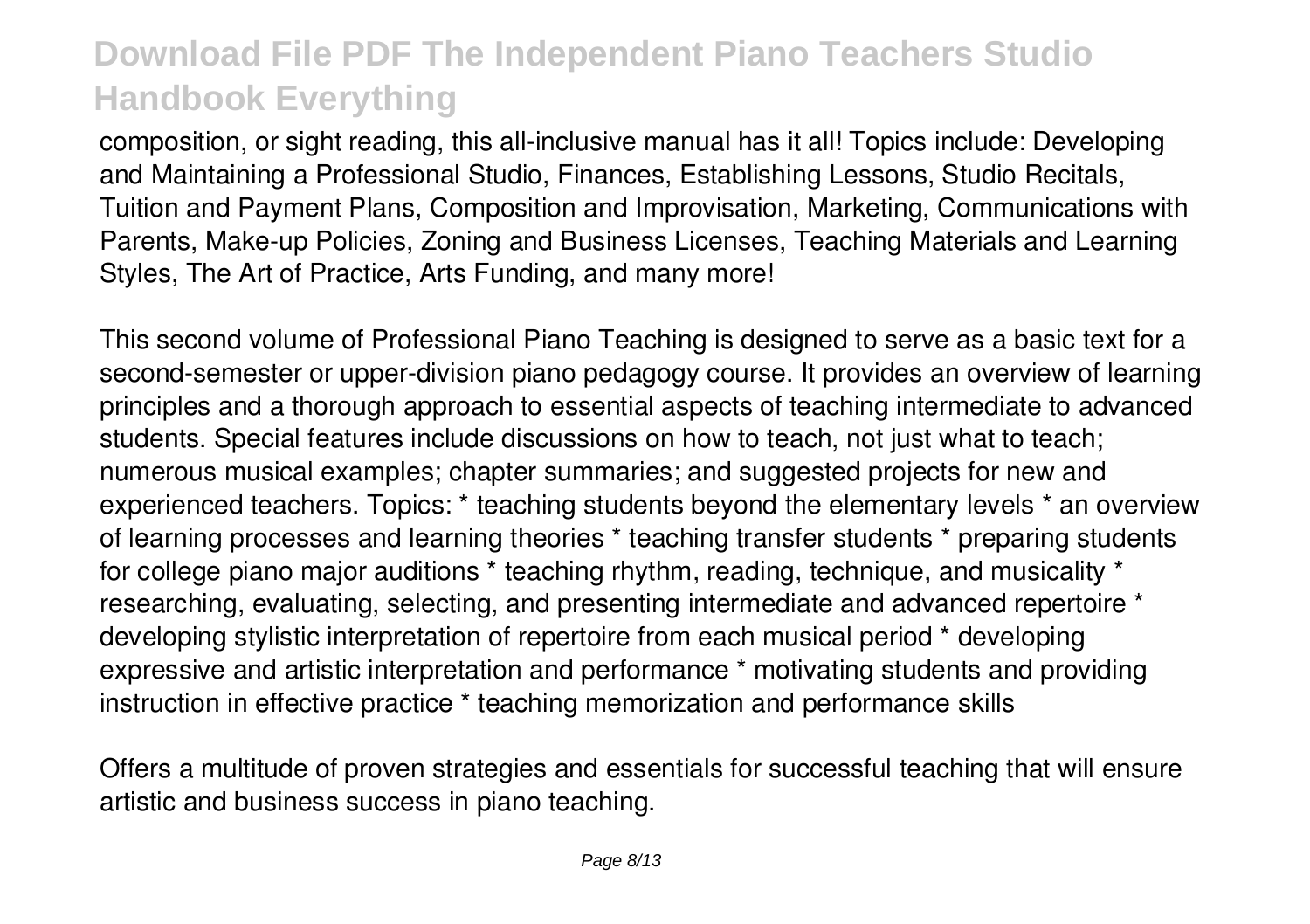The purpose of this thesis is twofold: first, to compare the generational similarities and differences of female piano teachers; and second, to discover if and how a former generation of teachers has adapted their studio practices to the twenty-first century. This study is specific to female piano teachers who (a) taught piano lessons between of January 1, 1970, and December 31, 1979, and were between eighteen and forty years of age during the decade, or (b) taught piano lessons between January 1, 2000, and December 31, 2009, and were between eighteen and forty years of age during the decade. The study includes, but is not limited to, the following: demographics of teachers and their students; business procedures used in the private studio; choice of musical materials and teaching aids; and technological changes within the piano studio. Comparisons were made in thirteen areas. Significant similarities were in the areas of student demographics and repertoire. The average student of both generations was female and between eight and ten years of age. Teachers from both generations incorporated a through mixture of repertoire from all musical periods and did not intentionally incorporate music by women composers. Although there were similarities between the generations, there were significant differences in education, professional involvement, teaching methods, and lessons and rates. When the two generations were compared, the younger generation possessed half as many bachelor's degrees in piano as the older generation did in the 1970s. During their respective decades, the older generation taught six to ten students weekly, while the average teacher of the younger generation taught one to five students weekly. The older generation charged \$2.00 more for private thirty-minute lessons than the younger generation, but the younger generation charged about \$2.50 more for fortyfive-minute lessons and about \$4.00 more for hour lessons. Approximately one-fifth of the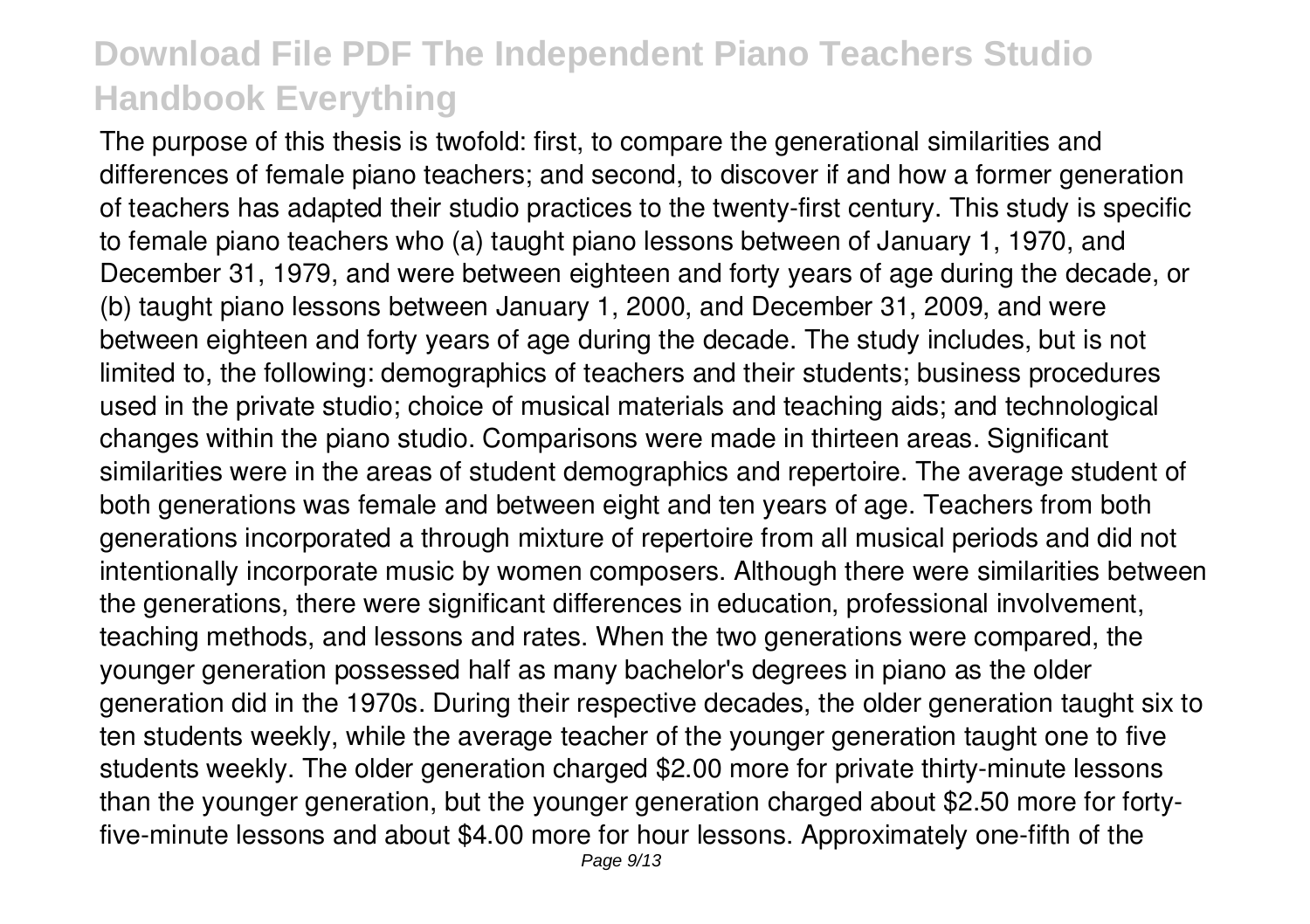older generation adapted to the twenty-first century through the use of websites. The older generation's use of computer programs, keyboards, and MIDI disks exhibited elements of modernization. Each generation favored a different published teaching method. Because the younger generation had not yet incorporated transposition, composition, and creative exercises into their lessons, the older generation reflected a more comprehensive approach to teaching. A majority of the older teachers indicated they were not the sole provider for themselves or their families. Approximately 47% of the younger teachers were not the sole financial providers for themselves or their families. When both generations were between eighteen and forty years of age, twice as many teachers of the older generation had the responsibility of children who lived with them.

This reference book is an invaluable resource for teachers, students and performers for evaluating and selecting piano solo literature. Concise and thoroughly researched, thousands of works, from the Baroque through the Contemporary periods, have been graded and evaluated in detail. Includes an alphabetical list of composers, explanations of works and much more.

Transformational Piano Teaching: Mentoring Students from All Walks of Life examines the concept of the piano teacher as someone who is more than just a teacher of a musical skill, but also someone who wields tremendous influence on the development of a young person's artistic and empathic potential, as well as their lifelong personal motivational framework. The specific attributes of today's students are explored, including family and peer influences from Page 10/13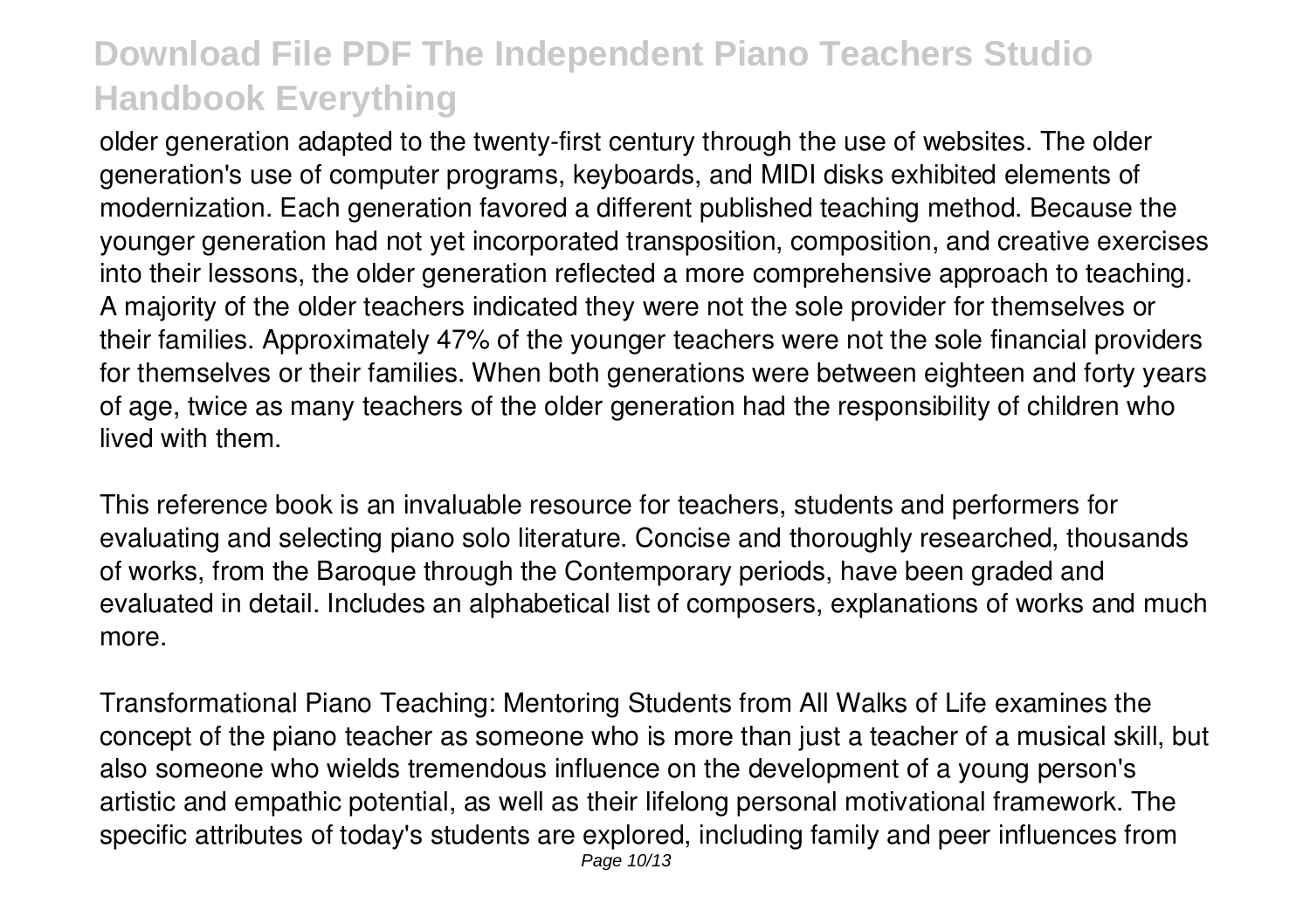interpersonal relationships to social media. Additionally, students from specific circumstances are discussed, including those with special needs such as Autism Spectrum Disorders, ADHD, and Depression. Finally, motivation of a teacher's students is related to a teacher's own motivation in their work, as a cycle of positivity and achievement will be recommended as a way to keep an instructor's work fresh and exciting.

Providing essential tools to transform college piano students into professional piano teachers, Courtney Crappell's Teaching Piano Pedagogy helps teachers develop pedagogy course curricula, design and facilitate practicum-teaching experiences, and guide research projects in piano pedagogy. The book grounds the reader in the history of the domain, investigates course materials, and explores unique methods to introduce students to course concepts and help them put those concepts into practice. To facilitate easy integration into the curriculum, Crappell provides example classroom exercises and assignments throughout the text, which are designed to help students understand and practice the related topics and skills. Teaching Piano Pedagogy is not simply a book about teaching piano--it is a book about how piano students learn to teach.

"'The Dynamic Studio' challenges teachers to question everything they are used to so that the job is constantly being redesigned, not simply inherited from one year to the next. It makes the case that anything is possible and is a grand tour of what teaching could be if it didn't have to be the way it is"--Online website.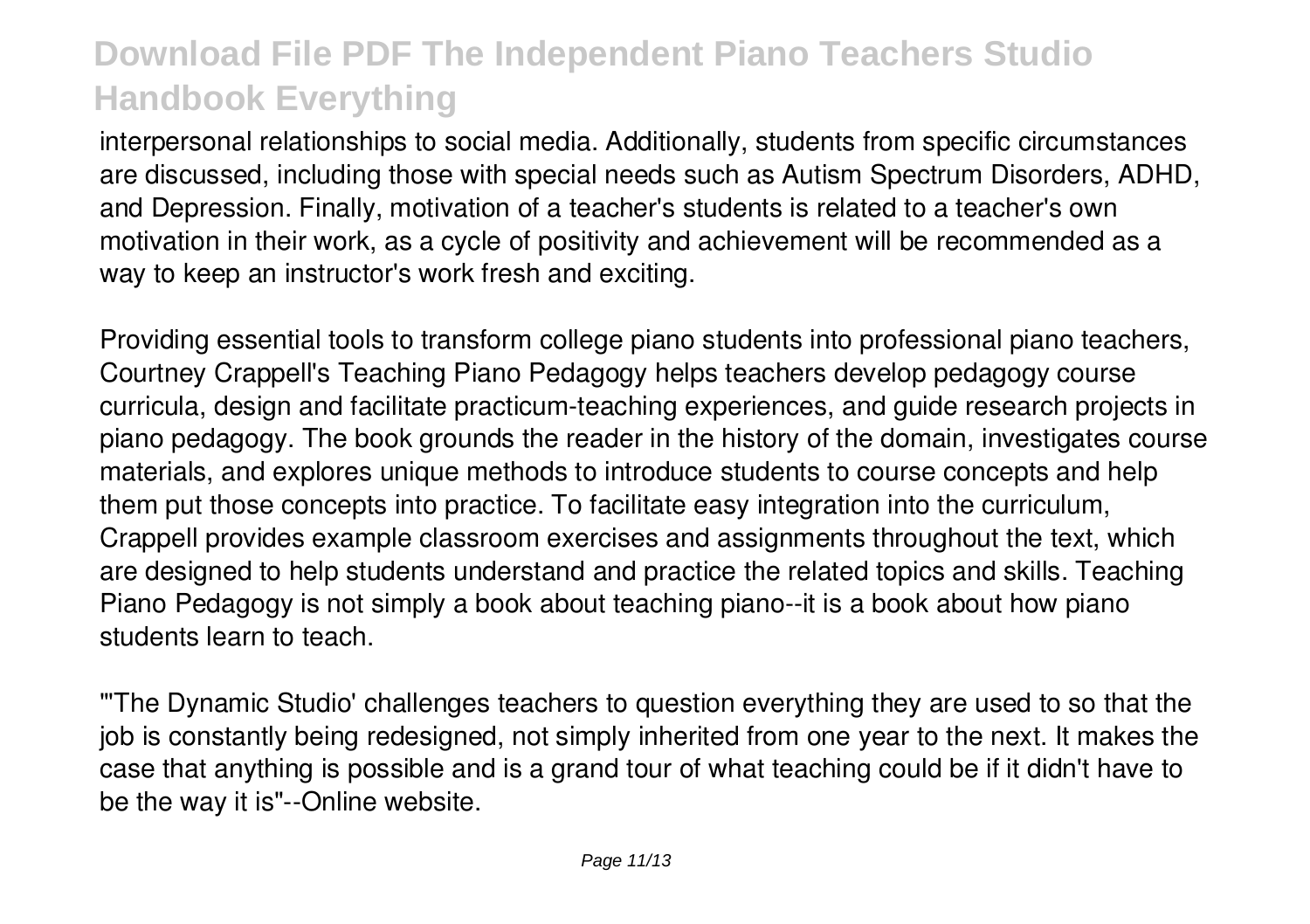Dynamic Group-Piano Teaching provides future teachers of group piano with an extensive framework of concepts upon which effective and dynamic teaching strategies can be explored and developed. Within fifteen chapters, it encompasses learning theory, group process, and group dynamics within the context of group-piano instruction. This book encourages teachers to transfer learning and group dynamics theory into classroom practice. As a piano pedagogy textbook, supplement for pedagogy classes, or resource for graduate teaching assistants and professional piano teachers, the book examines learning theory, student needs, assessment, and specific issues for the group-piano instructor.

Author's abstract: "When teaching in the independent piano studio, an instructor may encounter many different types of students. Depending upon the studio policy of the instructor, a wide range of age groups is possible. In the past, great strides have been made in creating pedagogical materials for the young piano students and for adult students. The author of this teaching project has discovered that the most difficult ages to teach are the pre-adolescents and teenagers; unfortunately there seems to be few teaching materials specifically designed for these age groups. In the author's experience, these are the musical "at-risk" ages, the years when there are frequent drop-outs from music lessons. In creating this research and teaching project, the author developed ten lesson plans that focus on these "at-risk" students. Each lesson connects "their" music - popular music - and the music they study - art music. By using popular music, a teacher can more successfully interact with the student, and the student may be encouraged to continue piano lessons."